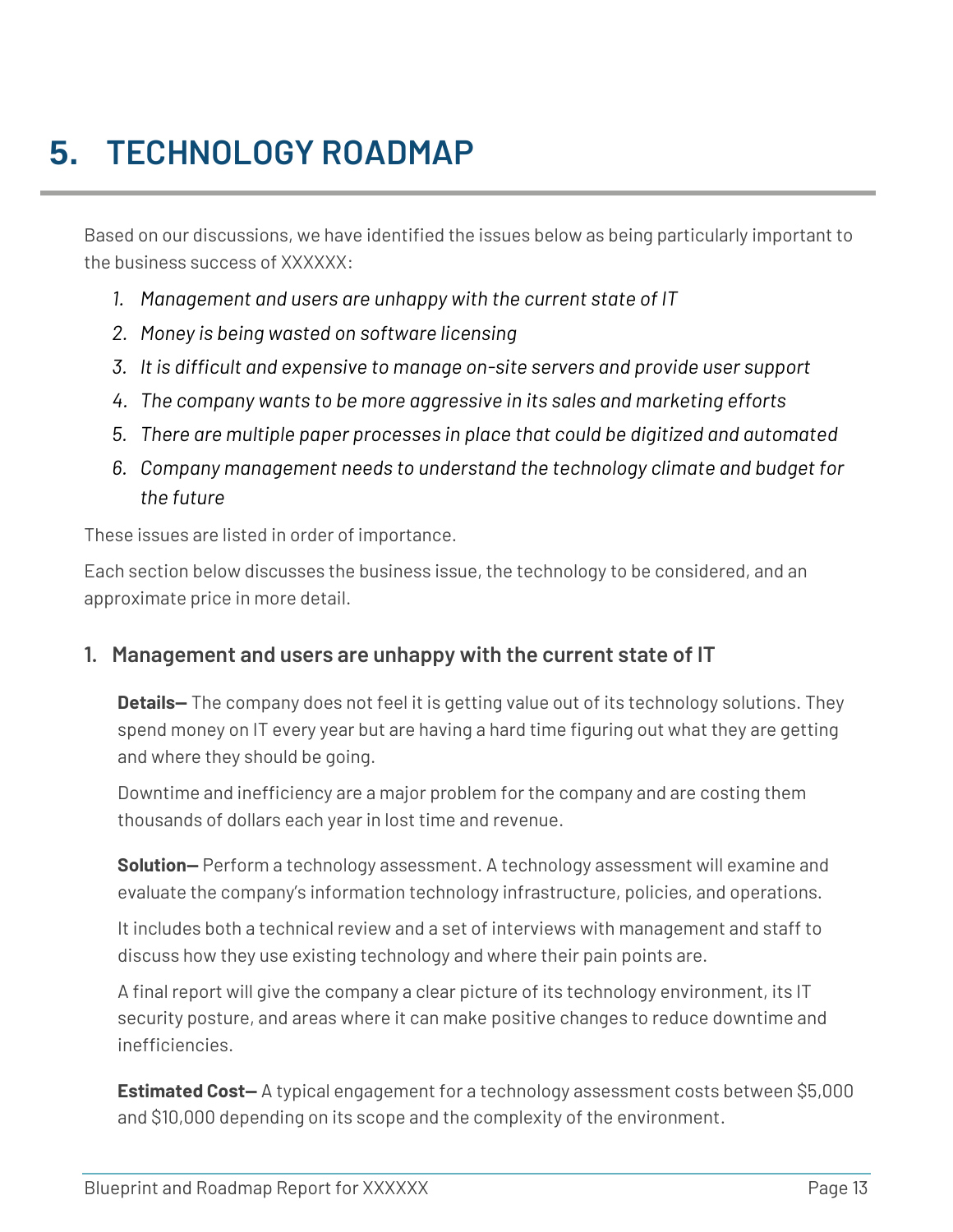#### **2. Money is being wasted on software licensing**

**Details—** Rapid changes in the size of the company has left them unsure about where they stand with software licensing. They seem to have too many licenses for some software packages and too few for others.

They want to ensure that they are in compliance with all of their licensing terms and also that they are licensing software in the most efficient manner.

**Solution—** Review and optimize software licensing.

In the case of Microsoft licensing, this will involve moving all Office licensing to a Microsoft Cloud Service Provider (CSP). Managing licenses through a CSP will save the company money and make it easy to add and remove licenses.

For other software packages, determine if the company has the correct number of licenses and look for the most cost-efficient way to purchase and manage those licenses. Then provide ongoing license management, either as part of a fractional CIO subscription or on an hourly subscription basis.

**Estimated Cost-** A licensing review will generally cost around \$7,000. Companies usually save more than that annually by optimizing their licensing strategy.

# **3. It is difficult and expensive to manage on-site servers and provide user support**

**Details—** The company has no dedicated IT staff to maintain the servers it runs on-site. It is difficult and expensive to hire people to maintain the servers and having servers in the office makes them insecure and subject to power outages.

In addition, as the company grows, its users have greater support needs. The company needs support for its infrastructure and users 24X7X365.

**Solution—** Move the servers to the cloud and contract with a managed service provider (MSP) for 24X7X365 server maintenance and user support.

The first step int his process is to formulate a plan to move the servers to the cloud using Amazon's six "Rs" and Microsoft's Cloud Adoption Framework. Adequate planning ahead of time will ensure that the migration goes smoothly.

Once the plan is in place, TransformITy can help choose the best MSP and then manage the entire conversion as well as the ongoing relationship. TransformITy works with multiple MSPs so that we can always make sure each client gets the best pricing and service.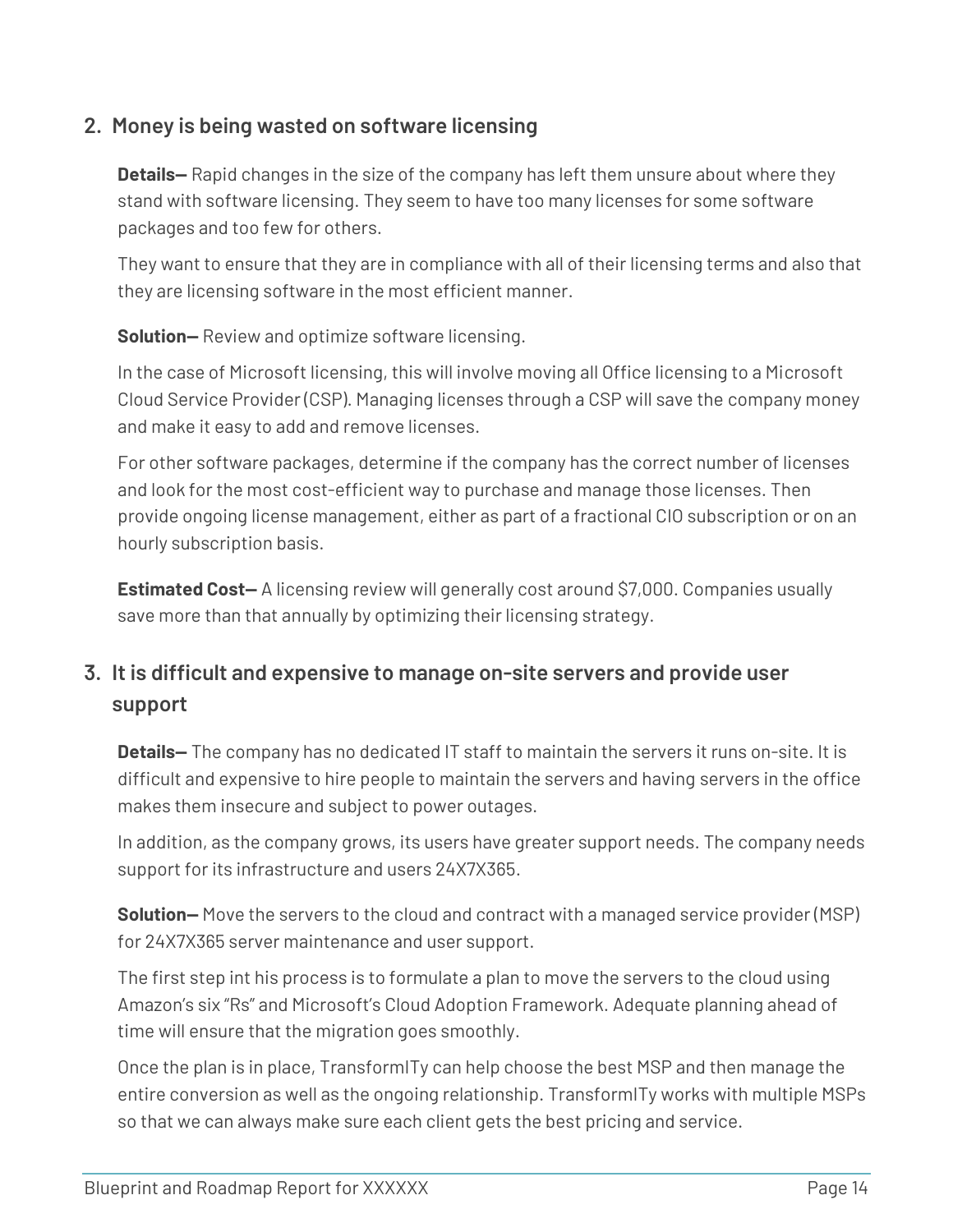Going forward, the MSP will provide ongoing maintenance for both the servers in the cloud and the company's computers, printers, and network as well as helpdesk services.

**Estimated Cost—** Managed services vary according to the number of servers and users under contract and the length of the contract.

#### **4. The company wants to be more aggressive in its sales and marketing efforts**

**Details—** There is no central repository for the company's contacts and, therefore, no way to use them to get new business. Beyond this, the company's sales process is disorganized and impossible to manage.

The company wants to improve its marketing and, especially, focus on getting new business. This means they need a CRM system that includes the ability to track and manage leads through the sales process.

**Solution—** Implement a cloud-based client relationship management (CRM) system to manage contacts and build a sales pipeline.

A cloud CRM solution will give the company the tools they need to improve their online marketing, including sending and tracking custom email messages. It will also let the company build an easy to use sales pipeline. The software will make it easy for people to enter leads and then provide structure for the process of turning those leads into paying customers.

**Estimated Cost—**CRM pricing generally starts at around \$20 per-user per-month.

### **5. There are multiple paper processes in place that could be digitized and automated**

**Details—** The company needs to be more efficient administratively as it grows. Many processes in the company revolve around moving paper forms around. Other important processes, like onboarding new employees, have no formal definition whatsoever. Things slip through the cracks and using paper wastes time and money, especially with so many people working remotely.

To address these issues, the company wants to re-design and automate some of their critical business processes.

**Solution—** The first step is to bring people together to map the relevant processes. Once each process is mapped, a cloud process automation application can be configured with forms and workflows.